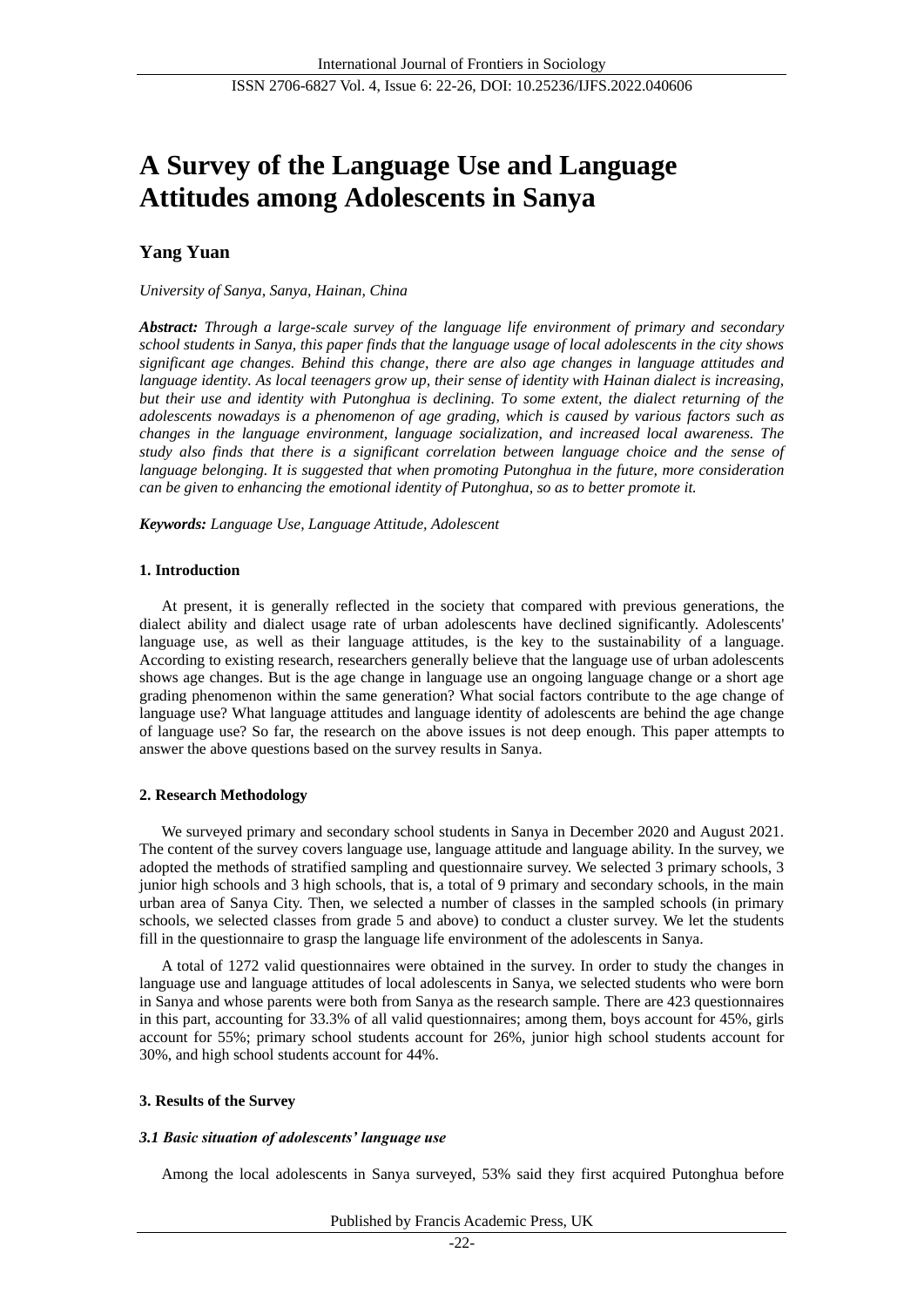going to primary school. Only 32% of the adolescents said they acquired Hainan dialect first, and another 16% said they acquired Putonghua and Hainan dialect at the same time. Most of the adolescents have acquired Putonghua since childhood, and Putonghua has an advantage in the field of mother tongue acquisition of adolescents nowadays.

A total of 85.4% of local adolescents said they could speak Hainan dialect, which was mostly acquired during their growth. Most of the local adolescents have grown up to be bilingual speakers of Putonghua and Hainan dialect. It can thus be seen that Hainan dialect still has a certain degree of linguistic vitality nowadays.

In families, the proportions of local adolescents in Sanya who speak Hainan dialect to their parents most often are 48% and 46%, respectively, the proportions of local adolescents in Sanya who speak Putonghua to their parents most often are45% and 47%, and the proportion of adolescents who speak Putonghua to their parents as much as they speak Sanya dialect to them is 6%. The proportion of adolescents who spoke Hainan dialect most often to their grandparents is 57%, and 40% spoke Putonghua most often. Putonghua has now entered the home language use domain of local adolescents in Sanya, and is on an equal footing with Hainan dialect.

In the public domain, 52% of local Sanya adolescents speak Putonghua most often in the markets, 79% of them speak Putonghua most often in shopping malls and supermarkets, and 86% of them speak Putonghua most often in banks and post offices. The more formal the occasion, the higher the proportion of local Sanya adolescents using Putonghua, and the lower the proportion using Hainan dialect. Adolescents have formed an awareness of high and low variant of Putonghua and Hainan dialect.

At school, 54% of local adolescents in Sanya speak Putonghua most often when talking with their classmates after class, and 43% speak Hainan dialect most often; 86% speak Putonghua most often in conversations with teachers after class, and only 12% speak Hainan dialect most often. Putonghua is the dominant language in the campus language life of middle and primary schools in Sanya.

#### *3.2 Age changes in language use among adolescents*

#### *3.2.1 The domain of home*

In fact, the language use of adolescents is not invariable. About 77% of local Sanya adolescents aged 10-11 speak Putonghua most often to their parents at home, but only about 19% speak Hainan dialect most often. But as they get older, the proportion of those speaking Putonghua most often at home decreases, and the proportion of those speaking Hainan dialect most often increases. Among 14-year-old local adolescents in Sanya, those speaking Hainan dialect most often at home begins to outnumber those speaking Putonghua most often at home. At 18, the proportion of those speaking Putonghua most often to their parents at home drops to around 19%, while the proportion of those speaking Hainan dialect most often rises to around 72%. From the age of 10 to the age of 18, there is a major reversal in the use of Putonghua and Hainan dialect among local adolescents in Sanya. The proportion of language use changes by more than 50%, and in the process, age 14 is the key point of change.

#### *3.2.2 The domain of school*

Local 10-year-olds mostly use Putonghua to talk to their classmates at school, with 91% speaking Putonghua most often. However, as they grow older, this group's use of Hainan dialect at school gradually increases. Among 16-year-old local adolescents, those speaking Hainan dialect most often in after-school conversations with classmates begin to outnumber those speaking Putonghua most often in such conversations; the proportion of 18-year-old local adolescents speaking Hainan dialect most often in conversations with classmates after class rises to 67%, while the proportion of those speaking Putonghua most often drops to 31%, a change of around 60%.

As for the language that students use in conversations with their teachers after class, it also changes continuously with age, but the overall change is not large. In conversations with teachers after class, the proportion of students using Putonghua most often drops from 95% at age 10 to 83% at age 18.

#### *3.2.3 Language attitudes of adolescents*

It is generally believed that language attitude is one of the important deep-lying reasons for language retention or conversion. Since there are age changes in the language use of adolescents, what role do language attitudes and language identity play behind the changes in language use? The

Published by Francis Academic Press, UK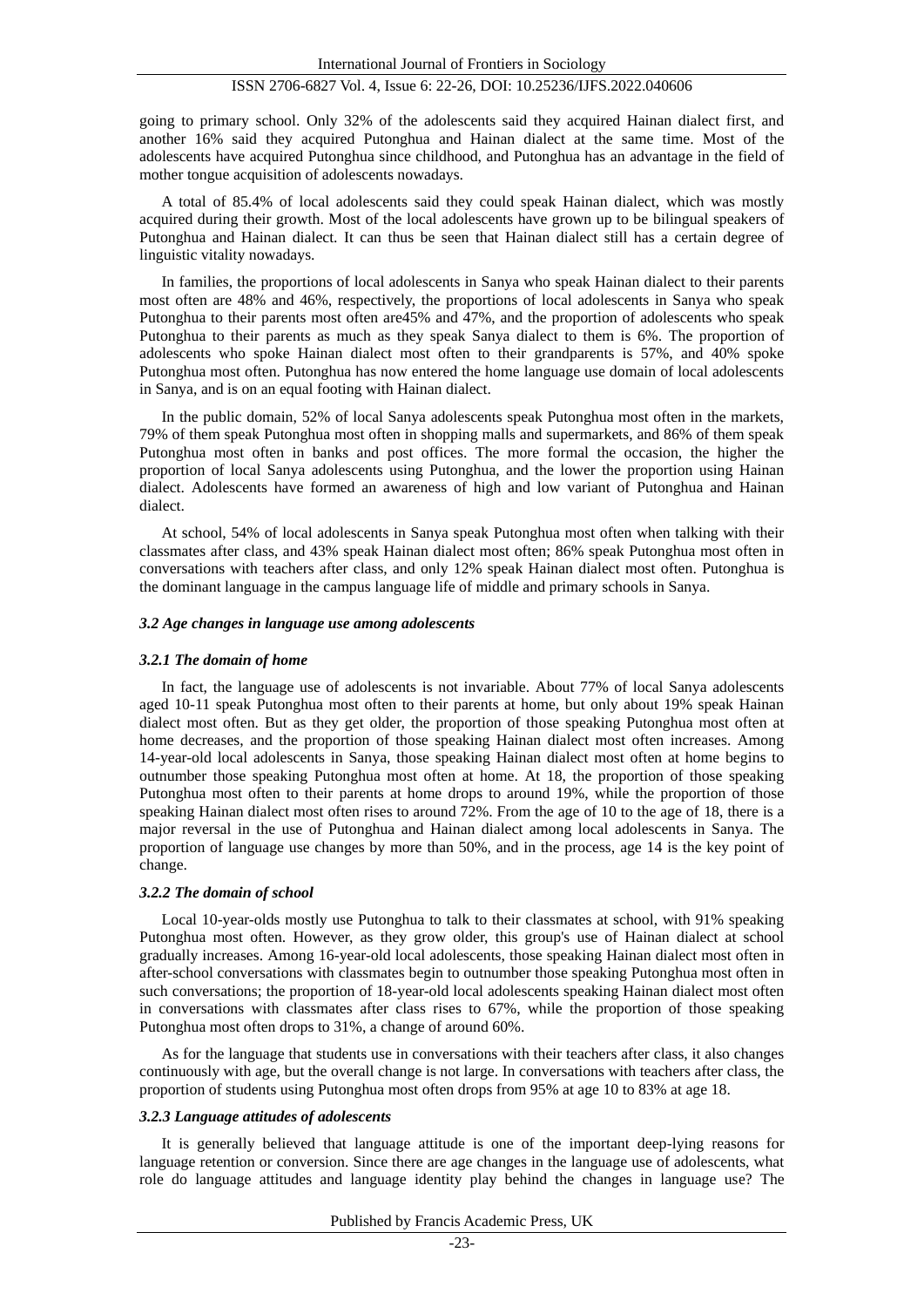following part will focus on the exploration of this.

The language attitude survey in this paper is mainly conducted through the Likert five-point scale. Respondents were asked to evaluate the four indicators of "sounding pleasant", "sounding affable", "social influence" and "useful" in Putonghua and Hainan dialect respectively. "Sounding pleasant" and "sounding affable" are people's psychological feelings and evaluations of the emotional value of a language, which are important elements of the sense of language belonging; "social influence" refers to the status and prestige of a language in society, and is an evaluation of the status and social prestige of a language; "useful" refers to the usefulness of a language in social interaction, and is an evaluation of the practical value of a language. "Social influence" and "useful" are instrumental dimensions. Therefore, investigating the language attitudes of urban adolescents can not only help us grasp their inner sense of belonging to a certain language (or dialect), but also understand the status and value of a certain language (or dialect) in their minds.

For Hainan dialect, the highest rating by local adolescents in Sanya is the degree of it sounding affable (the average value of the five-point rating was 3.83, the same below), followed by the usefulness of Hainan dialect (3.76) and its social influence (3.68). The lowest rating is the dimension of Hainan dialect "sounding pleasant" (3.14). The low evaluation of the pleasantness of Hainan dialect is largely due to the traditional concepts of the local society. Generally speaking, the evaluation of Hainan dialect by local Sanya adolescents focuses on its emotional value. They still maintain a relatively strong emotional identity with Hainan dialect, which is conducive to the maintenance and development of Hainan dialect in the future. For Putonghua, adolescents rated it the highest for its usefulness (4.29), followed by its pleasantness (4.27) and social influence (4.16), and the lower evaluation was its affability (3.94). Adolescents' evaluation of Putonghua is more focused on its practical value.

In the comparison of language attitudes between Putonghua and Hainan dialect, in terms of their pleasantness, usefulness and social influence, the evaluation of Putonghua by local adolescents in Sanya is significantly higher than that of Hainan dialect; in terms of language affability, there is no significant difference between their evaluations of Hainan dialect and Putonghua. This shows that in the minds of local adolescents, except being no less than Putonghua in terms of the sense of language belonging, Hainan dialect is obviously inferior to Putonghua in terms of the social prestige and practical value.

#### **4. Analysis and Discussion**

#### *4.1 Explanation of the age changes in adolescents' language life environment*

Current age changes in language use and language identification among urban adolescents are caused by multiple factors. First, this is related to the changes in the language life environment of adolescents. After entering the school or kindergarten, children spend most of their time at school. In the school, Putonghua is the carrier of a lot of knowledge, information and understanding of society. In society, the media such as radio, film and television also mainly use Putonghua. On the one hand, the early contact with and education of Putonghua enable them to have good ability of Putonghua, and on the other hand, they develop the habit of speaking Putonghua and their emotional identification with Putonghua since childhood. At home, parents will accommodate and adapt to their children's language choices when their children are young, and often speak Putonghua to their children. In addition, under the current social trend of popularizing Putonghua, many parents are aware of the practical value and importance of Putonghua in today's society, so they take the initiative to speak Putonghua to their children and create a family atmosphere where they can speak Putonghua so as to cultivate their ability to use Putonghua.

Parents of elementary school students often speak Putonghua to their children. More than 70% of parents speak Putonghua most often at home. In the early language life environment dominated by Putonghua, adolescents naturally develop a sense of identification with Putonghua and a sense of alienation from the dialect at this stage. But as adolescents grow up, after they have basically mastered Putonghua, parents will relax their requirements on their children's use of Putonghua, and the parents themselves will also reduce their use of Putonghua and choose to speak the dialect more at home. The proportion of parents of junior high school students who often speak Hainan dialect to their children at home exceeds that of those who often speak Putonghua; and the proportion of parents of high school students who often speak Hainan dialect at home reaches about 65%. While the language environment at home changes, so is the language environment at school. The proportion of classmates and friends

Published by Francis Academic Press, UK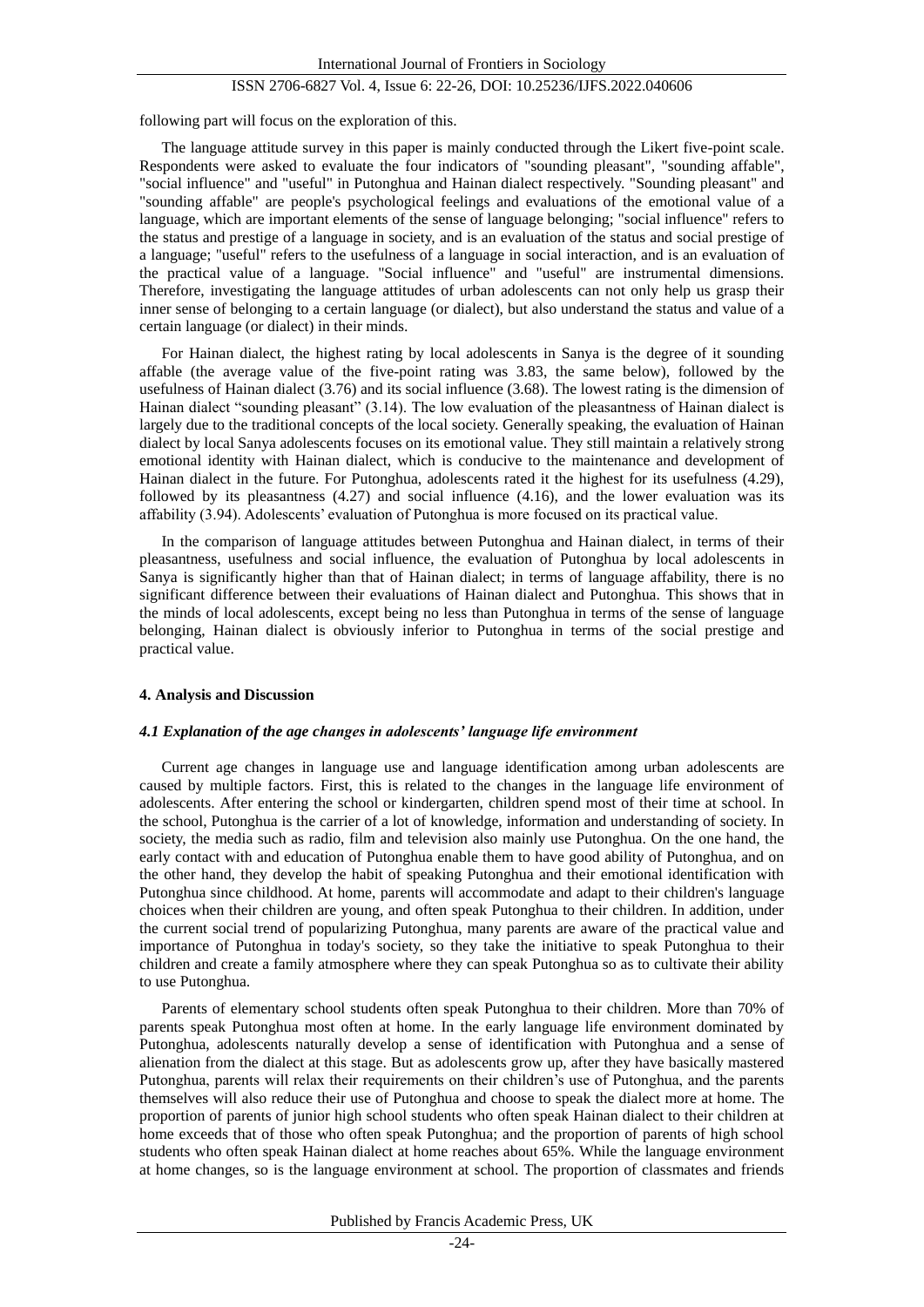using Hainan dialect increases, and the peer pressure of speaking Hainan dialect increases. At the same time, young people have more and more contacts with the local society, and the opportunities to use the local dialect increase. Changes in the language environment of adolescents are one of the important factors that promote changes in language use and language identification. Second, changes in adolescents' language use and language identification are also related to their process of language socialization. According to the theory of language socialization, the development of language ability is not only related to the language learning activity itself, but also the result of participating in social communication. Families, schools, and peer groups are all important mediators of adolescents' language socialization. Local adolescents' social networks are also mostly composed of members of local language communities. As adolescents increase their contact with the local society and as their social experience increases, they will gradually feel the potential prestige of the local dialect. In the process of contact with members of the local language community, they will gradually realize the identification value and practical value of the dialect. In the process of socialization, the values, norms and social conventions of the local society will gradually become part of the adolescents themselves. With the deepening of the language socialization of local adolescents and the enhancement of their local awareness, their identification with the local area will further promote their identification with the local dialect, which will eventually lead to age changes in the language use and language identification of adolescents.

Changes in language life environment, language socialization and enhancement of local awareness are important reasons for the age changes of language use and language identification among adolescents.

#### *4.2 The nature of age change in adolescents' language situation*

As for the nature of the age changes in adolescents' language situation, sociolinguistics classifies differences in speech among people of different ages into two categories: "generation difference" and "age grading". The so-called "generation difference" refers to the difference between one generation and another, which is used to explain the changes of a language; while the "age grading" refers to the difference in speech between people of different ages in the same generation, which is reflected in the changes in the use of certain language variants by a generation at different ages.

The phenomenon of age grading of a language is relatively stable over a historical period, which means that the same generation will experience the same process of change over a long period of time. This paper also finds that the language identification of urban adolescents is also changing simultaneously, and the age changes in language identification directly lead to the age changes in language use. This paper holds that this phenomenon of "age grading" is a return after adolescents' excessive infiltration of Putonghua in early years. As for the extent to which the dialect returning of adolescents will eventually reach, further research is needed, but it is basically difficult to fully reach the level of the previous generation. It should be said that under the current social situation, the phenomenon of dialect returning and dialect weakening of urban adolescents coexist.

#### **5. Conclusion**

On the basis of investigating the language living conditions of primary and middle school students in Sanya, this paper analyzes the age change sof the language use of local adolescents in the city. As local adolescents in Sanya grow older, their emotional identification and practical value evaluation of Hainan dialect continue to improve, while their emotional identification to Putonghua continues to decline. This leads directly to the phenomenon of them using Hainan dialect more and using Putonghua less. This paper argues that these changes are age grading rather than generation difference, and that they are caused by a variety of social factors such as changes in the language living environment, language socialization, and increased local awareness.

During the research, this paper also found that there is a significant correlation between adolescents' sense of language belonging and their actual language use. Adolescents' language use and their emotional identification with the language will change synchronously, and changes in emotional identification directly lead to changes in language use; this also reminds us that in the future promotion of Putonghua, we can consider adopting a "flexible" method to improve the affability of Putonghua, and enhance the emotional identification and sense of belonging of the adolescents in the dialect area to Putonghua, so as to avoid the "loss" of Putonghua in the growth process of adolescents and promote the harmonious coexistence of Putonghua and dialects.

Published by Francis Academic Press, UK